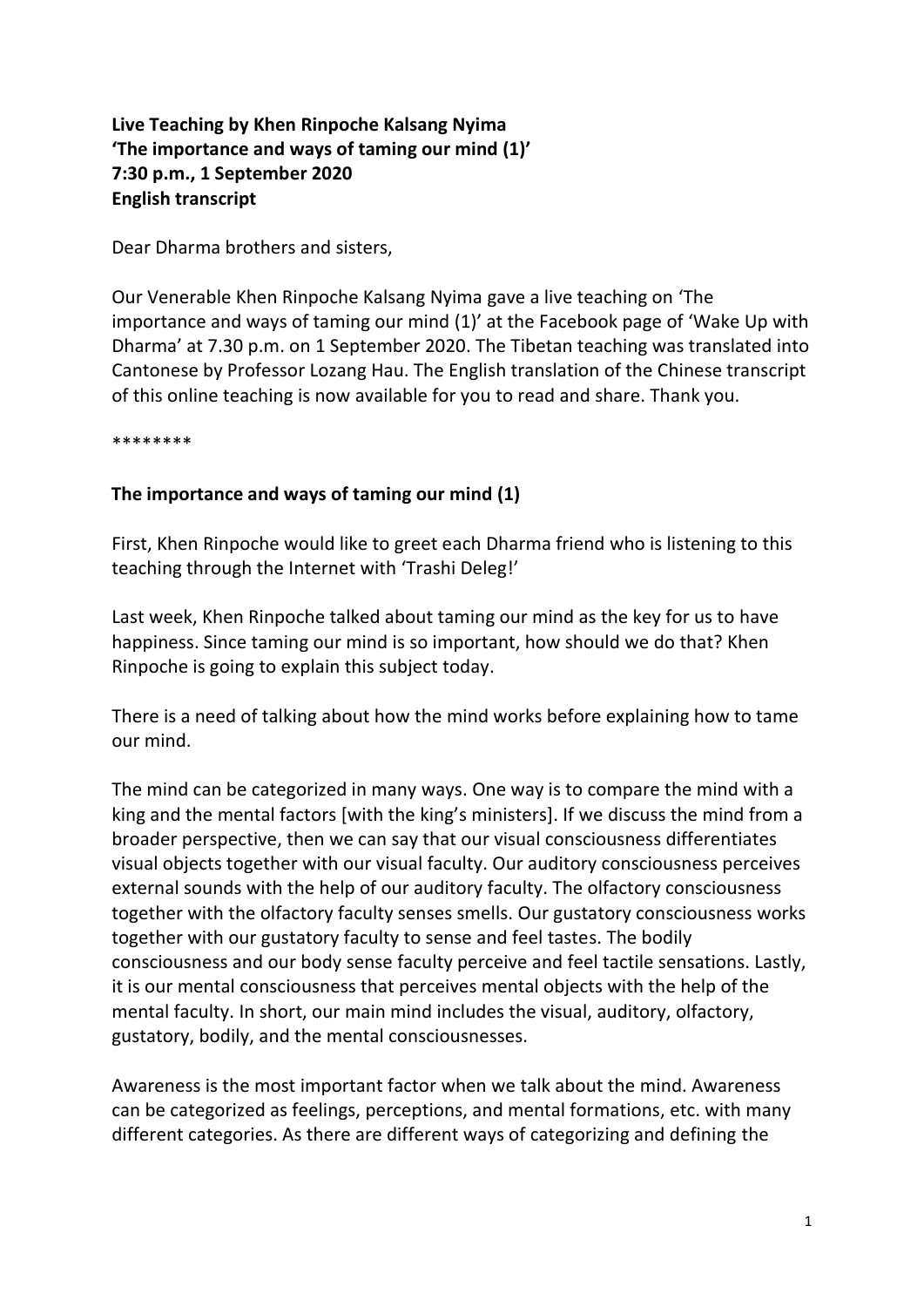mind, it would become a headache to a beginner and so we are not going to discuss them in detail.

In short, it is our mind that can recall what we did in the past. It is our mind that can do what we need to perform and plan. It is our mind that can sense the pain, happiness, good and bad and know about these feelings. Our mind has the power to understand how the situation is. It is a wisdom that can know and become aware.

The nature of our mind is calm, quiet, luminous, empty, and blissful. In short, the nature of our mind is perfect and is as quiet, peaceful, pleasing, and pure as the ocean. Sometimes, when the wind blows, some waves would appear on the surface of the sea. Our nature of mind is like this analogy. It is quiet, peaceful, and clear. But due to our discursive or delusive thoughts, our mind becomes like the ocean that is stirred up by small waves on its surface.

Although the nature of our mind is quiet, peaceful, empty, and blissful, we fail to maintain that state. We fail to rest in it because we cling to the differences between ourselves and others. These tiny discursive thoughts make us feel lost in phenomena. Thus, our mind becomes agitated like the sea that is stirred up by big waves. It is like some ripples appearing on the surface of the sea due to some wind. As the wind becomes stronger, the waves turn bigger. The sea surface is no longer peaceful, and it becomes choppy.

Similarly, as discursive thoughts of our mind grow stronger, we become attached to myself, my body, my family, my wealth, and my reputation. Our desire towards these persons, objects and notions has become so strong. On the other side, we give rise to anger towards others, people who we dislike or our enemies. Thus, our mind has become like a choppy sea with the waves crashing each other. That is why when our discursive thoughts, desire and anger become stronger, our mind can never stay calm, be happy, and peaceful. Our mind becomes confused.

As the sea becomes rough due to strong wind, these huge waves become very strong. They crash and may even turn into a typhoon causing ships in the ocean to sink and killing people. That would also damage the houses and trees next to the ocean. Thus, the ocean that was once very pleasant, beautiful, and attractive becomes like a demon at that time. It causes damage everywhere and makes people feel utterly horrible.

As our discursive thoughts of attachment, desire and anger and so forth become stronger, we become angry towards enemies who we do not find pleasant, get angry towards people whose ways of working we feel dissatisfied with, or towards those whose actions we feel discontent with. Because of these reasons, we fight with these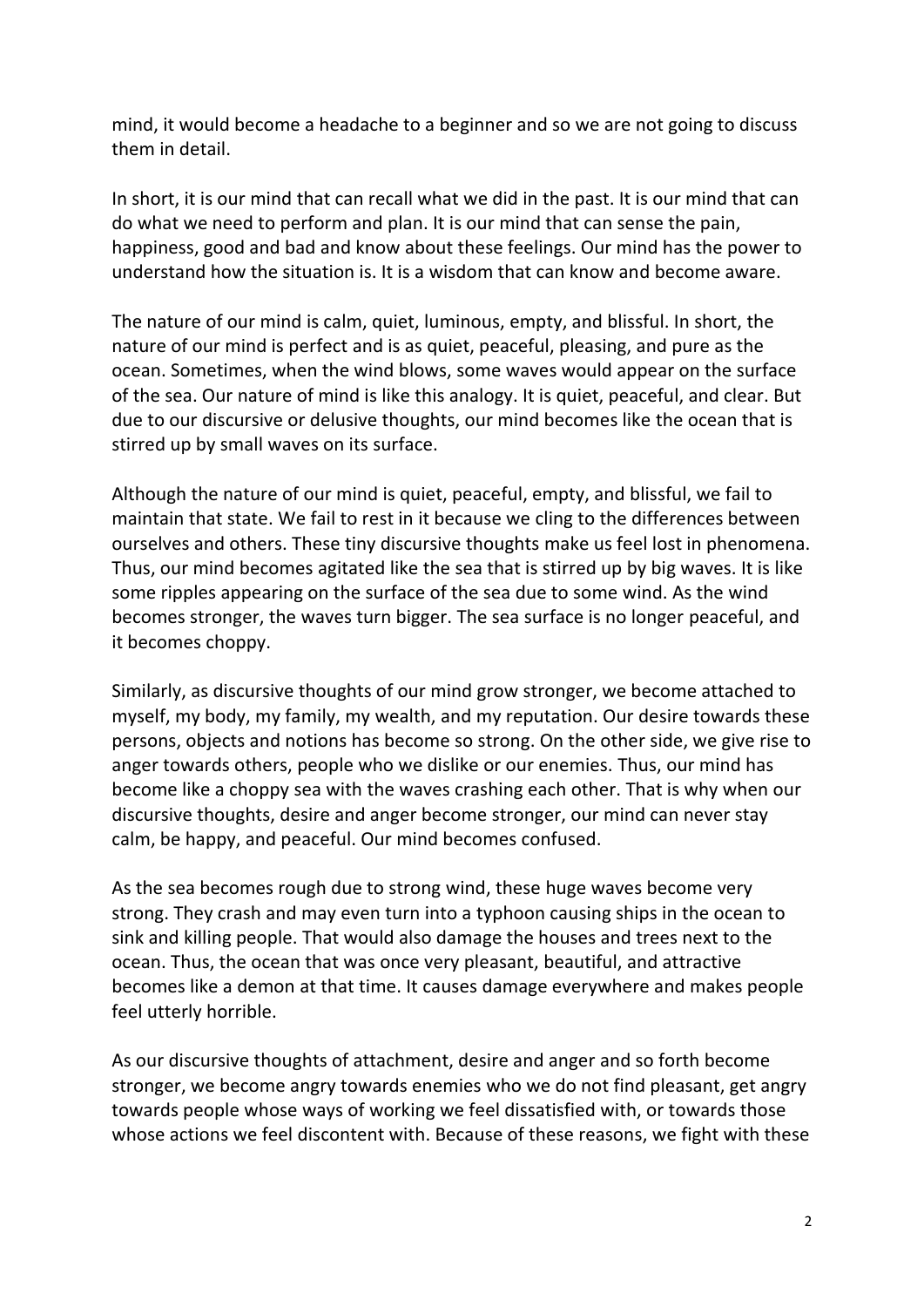people, may even kill or harm them, or would do something very terrible, such as damaging their things and homes.

That is why being able to realize the nature of our mind is very important. Our mind can watch its own nature, which is called co-emergent awareness. However, we do not understand this truth.

The mind has accumulated different types of habits. Certain phenomena would arise when some causes and conditions are met. But we do not know that these phenomena are our own projections. They are the projections of our mind, yet, due to our delusion, we think that all these phenomena come from elsewhere.

For example, a lady dreams of giving birth to a son. She feels very happy and generates love. Then she dreams that this son passes away. When she thinks of his death, she feels so sad that she cries. In fact, these appearances are the projections of the lady's mind. She has never given birth to any child, nor has any child passed away in reality.

Regarding any happy or painful appearances, we do not know that they are like dreams. All dreams are appearances of our mind. We become attached to them, thinking that they are real. Therefore, we experience great suffering or happiness.

We have accumulated different habits during countless of lives since beginningless time. When these habits meet the right causes and conditions, they become activated and manifest as different appearances. But we do not know that these phenomena are the projections of our own habitual mental tendencies.

We do not know the nature of the mind. We do not understand the secret of the mind. Therefore, we have experienced different kinds of suffering and happiness, we currently experience different pains and joys, and we will continue to feel attached to these feelings. Therefore, we develop new habits [that are stored] in our store consciousness (alaya). Although our past habits got activated and have generated the various kinds of phenomena, we continue to develop new habits which again are stored in the alaya. As such, we will continue to remain deluded and cannot be liberated from delusion.

If we know and understand the nature of our mind, can recognize our primordial nature, and abide in it, then we will be able to pacify the tiny movements of these discursive thoughts. If the tiny movements of these discursive thoughts are gone, then we will no longer have desire, attachment, and hatred. And when desire, attachment and hatred are gone, we will no longer have various difficulties, pain and happenings that we do not wish to face.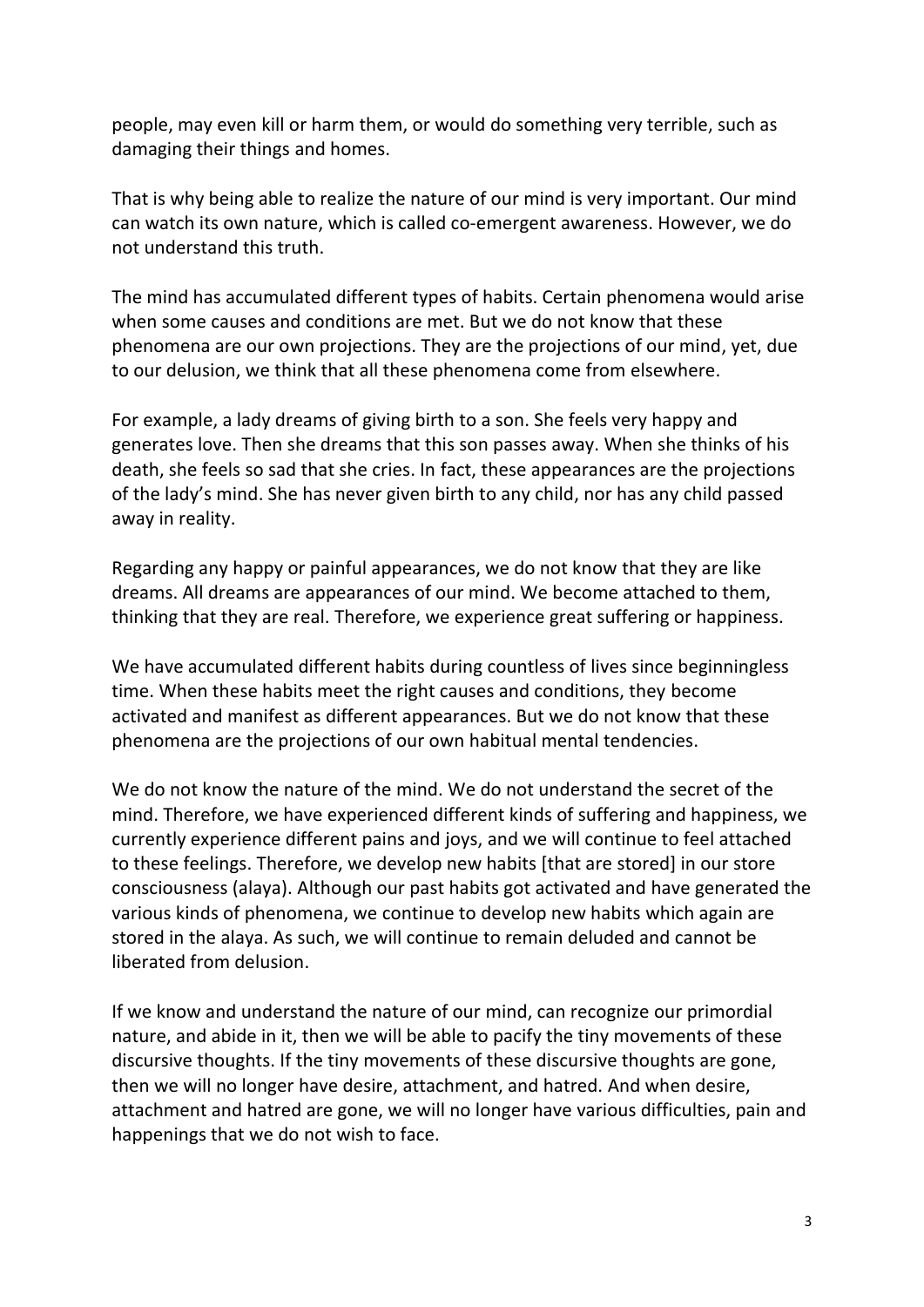We always talk about taming our mind. It means that we need to realize the nature of the mind and be able to abide in it. That is the way or essence of taming the mind. It is very difficult for beginners to understand and practice such refined (subtle) essence of the Dharma. Regarding the coarse mind or discursive thoughts that we experience in our daily life, pride and anger are examples.

First, it is very important to understand how dangerous anger is for others and yourself. Many people do not understand the real situation and think anger brings power. They think anger empowers them to destroy their enemies and thus understand anger to be meritorious.

So how can we recognize the faults of anger?

As ordinary human beings, none of us has never gotten angry, or faced the afflictions (kleshas) of hatred and anger. When we first generated anger and hatred, we felt like being burnt in the fire without any calmness, peace, and happiness. When our anger and hatred got more serious, our face looked like that of a ghost. Other people dared not to look at us, thinking we were utterly terrible. At that time, we said something bad which destroyed the peace and happiness in others' minds.

Some people fight with others or even kill each other after getting very angry. Many people lost their lives because of anger and hatred. Some people face the death penalty in some countries after killing people due to anger and hatred. Some countries sent these people to jail for the rest of their lives. Some people got separated from their family members after becoming angry at each other, leading to fights and arguments within the family. Some couples separated. Some people fought with their colleagues or supervisors and lost their jobs because of being angry at work. They faced a lot of difficulties and suffering.

Thus, when we get angry, we not only destroy our own peace and happiness, but also destroy the peace and happiness of everyone who is related to us.

When we get angry, we cannot eat and sleep well and the wind and channels of our bodies become disturbed. That greatly affects our health leading to high blood pressure and other sicknesses. Our physical energy becomes consumed. Some scientists found in their research that saliva of an angry person can kill a snake. It is because when someone becomes angry, some toxics are generated within his body.

According to some sutras, Lord Buddha taught that if we generate very strong anger, all virtues that we accumulated through the practice of generosity and making offerings over a thousand or a hundred eons (kalpas), can be destroyed. It is as if papers become burnt and destroyed in a strong fire. Moreover, the bad karma of our anger will lead to our rebirth in hell in the next life.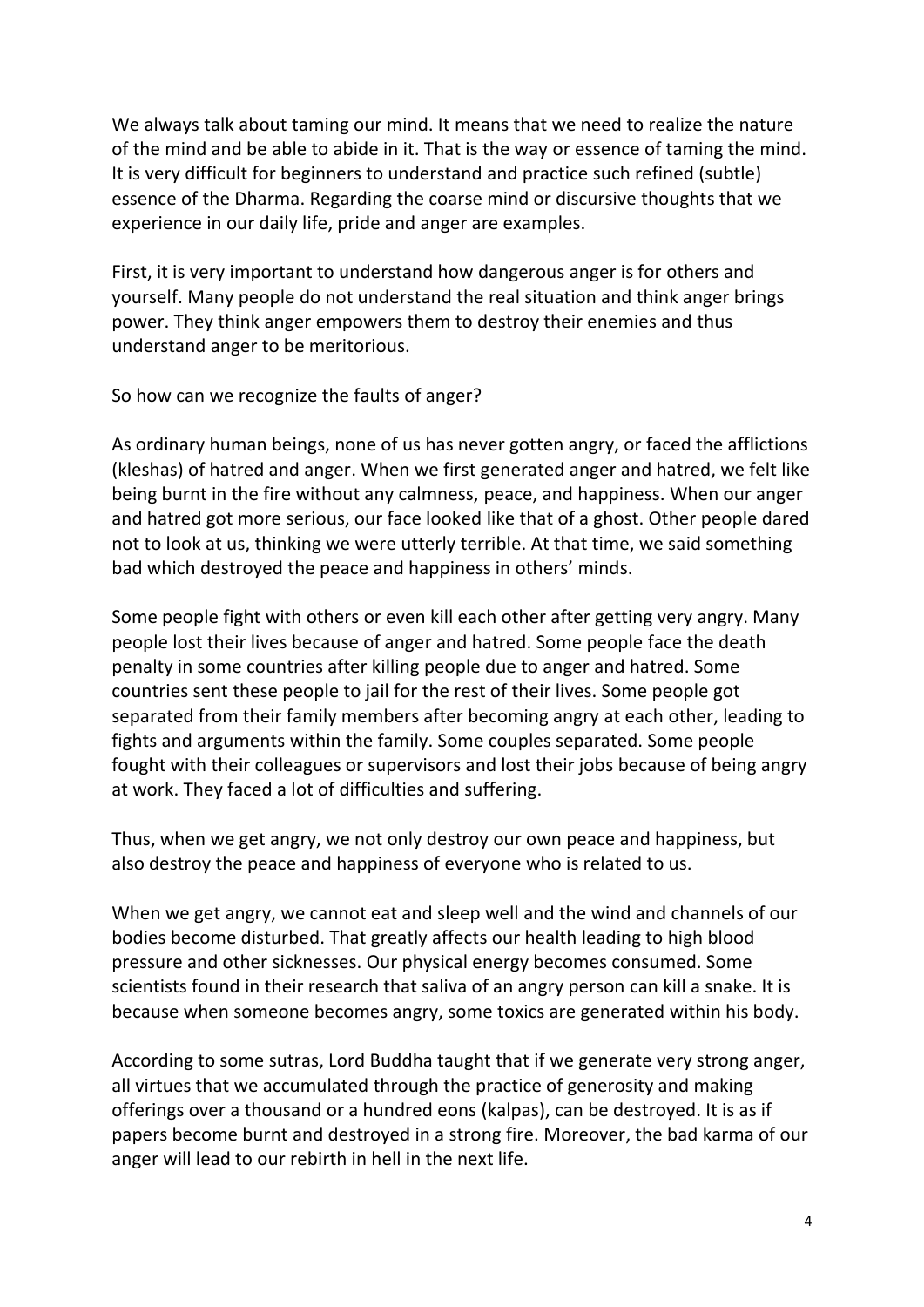If we are reborn in the hell, it is difficult to count (the time that we will spend there) based on the lifespan of the human realm. One may need to suffer in the hell for more than billions of years. The cause that leads to our rebirth in the hell is anger. So, when we are born in the hell or a place called Samjīva (the reviving hell), living beings there will hate each other, take each other as enemies and even kill each other. But these living beings will not die. They will kill each other over and over again, reviving after each time. The same cycle and suffering repeats itself. If a person is not reborn in hell but is reborn as a human being, his or her life will be short, such as passing away when one is still a baby. In brief, that person's life will be short with many diseases.

When there are seeds of anger in our mind, it means that our mind is familiar with anger and that we have built this as a habit. Even when we are reborn as human beings, we will become very angry all the time or will lose our temper due to small issues.

Nowadays, many people are used to dislike each other and discuss others' mistakes non-stop. When someone says something bad against us, we will turn angry. When someone does not respect us, or is impolite to us, then we will become angry. If someone takes away some money, we will get agitated. In short, we get very angry because of some small issues.

When others say something to us, their talks, in fact, are just some sounds. These sounds will not make us sick or impact us in any way. But if we become angry, then we will not only loose our peace and happiness, but also create the causes for being reborn in the hell. It will destroy all our virtues that we have accumulated.

If we - despite the fact that people whom we dislike, such as our enemies, do not kill us or harm us in any way - nevertheless become angry with them, it is due to our anger that we will fall into the hell, where we have to face fighting and killing, and become cut into small pieces. Our body will be burnt in the lava or torn apart due to the coldness in the glacier of the cold hell. As anger is so dangerous, we therefore need to strive to manage our mind and anger well.

Because anger is very dangerous and can cause great harm to our and others' existing and future lives, Lord Buddha said that among all the types of bad karma, nothing is more serious than anger.

Given anger is so dangerous, are there any means to eradicate it? In this context, Lord Buddha taught the practice of forbearance.

How should we practice forbearance?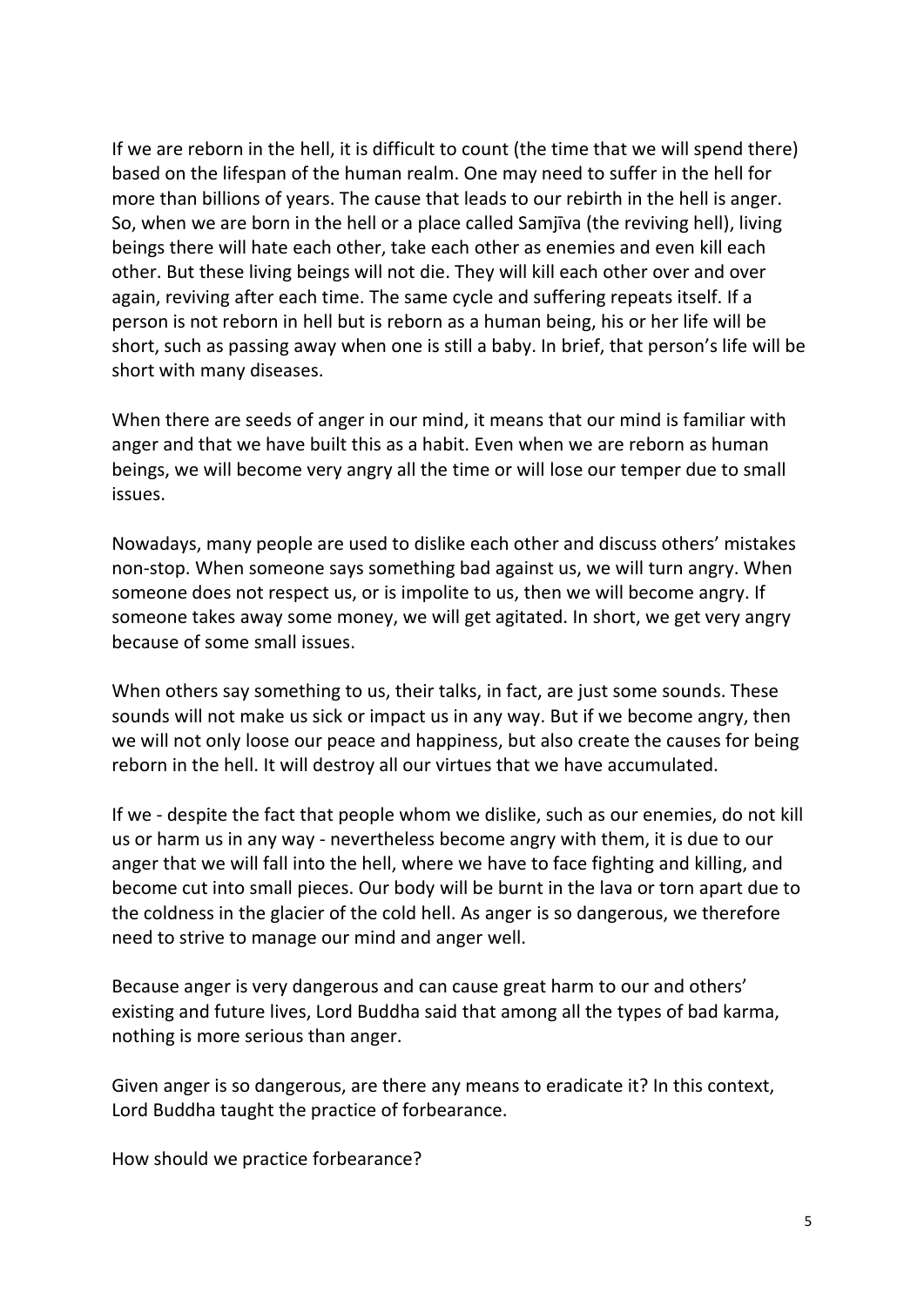Some people think that the practice of forbearance means to suppress one's suffering. That is to say that when one becomes angry, one should force the emotion to stay in one's mind and not show it to others. Some people understand forbearance in this manner.

But actually, this is not what forbearance means.

So, what is forbearance? How should we practice it?

Forbearance means that we need to understand the drawbacks and mistakes of being angry. We should be aware of the fact that anger causes us many problems regardless of time and place. It is like seeing a poisonous snake, while being aware that we might die after being bitten by it. So, when we see a poisonous snake, we will move away from it immediately and are not willing to spend any moment near it. Thus, when we understand the drawbacks and dangers of anger, we will stop anger naturally and easily. This can be compared to being pleased to see a stick with which we can send a snake away immediately once we encounter it. We will not feel scared about picking up the stick. Similarly, when we know how dangerous anger is, we can stay away from it by means of learning and practicing forbearance. When we understand this truth, we will be pleased with forbearance and become interested in learning and practicing it.

How can we practice forbearance? Lord Buddha has taught many methods.

In this life, sometimes good things happen, we meet good friends, we are happy, and things are going perfectly well. All these good things come from the good karma that we practiced in our past and existing lives.

Similarly, we sometimes face pain, meet bad friends, have friends becoming enemies, get sick, loose our job, work does not go well, and we are being criticized or despised by others. What gives rise to these painful and difficult situations? It is because of the ripening of the fruits of the bad karma that we did in the past or existing lives.

If we understand the details of the law of karma well, we will not think of others as bad people, enemies, dislike others, or think of destroying them.

Why do we meet bad people? Why do we come across bad things done by others? It is not just the mistakes of others. It is due to the bad karma that we have accumulated in the past. We need to bear the bad karma that we have committed. If we become angry at others, it is unreasonable.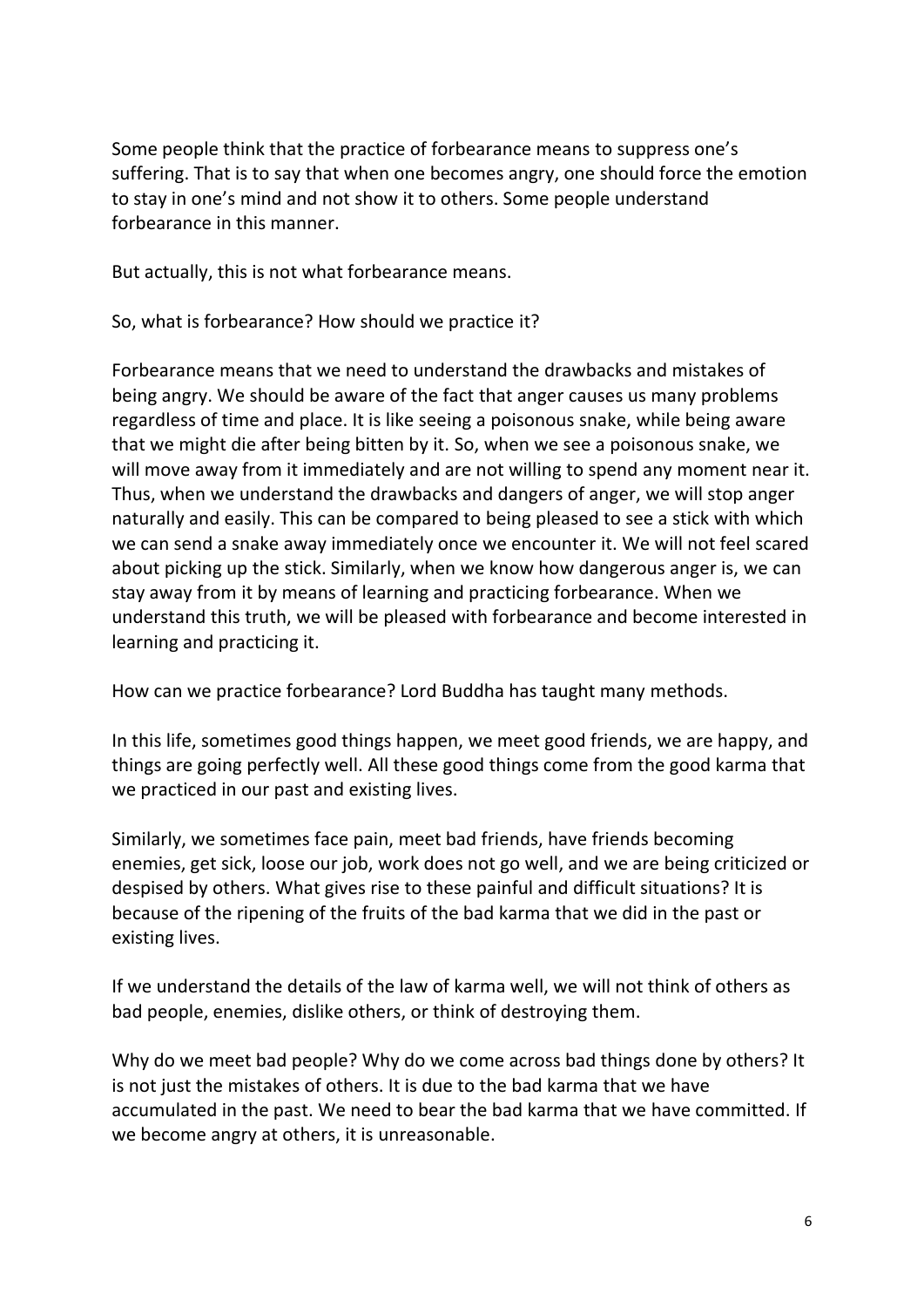There are other ways to practice forbearance. For example, I just explained about the big mistakes of being angry. When we think that we have generated anger towards others in the past which caused them to get angry at us, we would only plant further habits of anger in our store consciousness (alaya) if we become angry at others once more in return. If we accumulate this negative karma, it will lead to our own rebirth in the hell. In fact, our enemies can never drag us into the hell. But anger can do so. When we think about the downfalls of anger, we will recognize that our anger is more dangerous than our enemies. If we think in this way, we will be able to practice forbearance and our anger will dissipate.

Anger is such a great wrongdoing. But on the contrary, forbearance has a lot of merits. Lord Buddha said that compared to the accumulation of virtues when we feel happy and peaceful at ordinary times during many years, no other practices create more merits than practicing forbearance and not getting angry when facing trouble and difficult times.

For example, we usually need to work hard for many months in order to earn our salaries. However, if we can do a job that allows us to receive the equivalent amount just by working for one night, then we will work tirelessly without sleep during the night in order to finish it. It is because it is very worthwhile to only work for a night to get a much higher pay that we usually would get only after several months.

Like in this analogy, virtues, and merits that we accumulate during our usual practice are incomparable to the virtues and merits we accumulate when we practice forbearance during difficult times. When we understand this, we will be able to take our enemies and suffering as our kind masters. We will see them as friends in connection with our forbearance practice and will be pleased to accept these enemies and sufferings.

Another way of practicing forbearance is to contemplate others' situations.

For example, we usually love and take care of our dear ones and our parents. Yet, when we become angry or affected by the afflictions (kleshas), we may also lose temper regarding our dear ones or parents and scold them. However, when our anger is gone, we ask ourselves what happened to us, why we became so infuriated and treated the other in this way, feeling ashamed. We often face such situations in our lives.

In similar situations, others will harm us involuntarily when they are overpowered by afflictions (kleshas) which they have been habituated to since beginningless time. It is like any time when wind blows strongly and blows papers here and there. The papers do not have any control over themselves at all. Similarly, enemies are being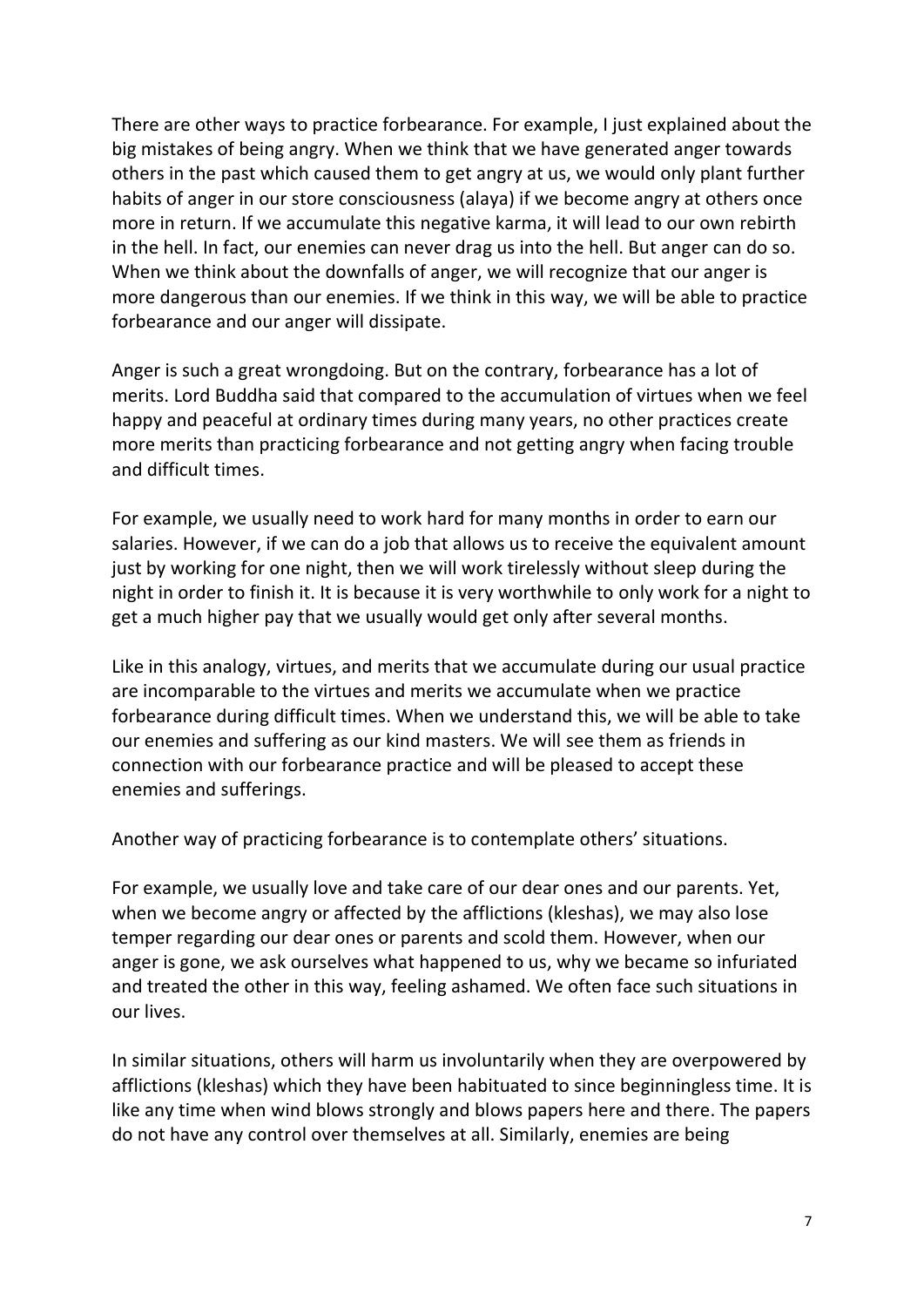controlled by their afflictions (kleshas), which cause them to criticize us or do something terribly bad against us.

Those who ill-treat us also wish to be happy and do not want to suffer. Yet, since we all have been habituated to the afflictions (kleshas), such as attachment, the selfcherishing attitude jealousy and so forth, people harm others like mad men. If we can think in this way, we will be able to practice forbearance naturally and generate compassion towards those who harm us.

For example, if one day someone attacks us and hits us on our head in the street, we will become very angry at that moment. However, if others tell you that the person who attacked us is a mad man, one would no longer be able to remain angry. Similarly, others who hurt us are like mad men.

Another way to engage in the practice of forbearance is to contemplate that all our enemies were our parents and relatives in our past lives, i.e., during the time that we have been revolving around samsara since beginningless time. Yet, when they were our parents and relatives in the past and we got into arguments and fights with them, a karmic debt was left. Thus, they return in the form of enemies in this life. If we can think that they have all been our parents and relatives at some point in time, it will be easier for anger to disappear naturally.

Everything that has happened to us since our birth until now has disappeared and become only a memory. Similarly, bad things that our enemies did to us only occurred for a few minutes or hours. Then the matter passed and disappeared like a dream. In fact, all phenomena are like dreams and illusions. If we can contemplate in this manner, it will help us to practice forbearance.

Earlier, we talked about the visual forms that we can see and the sounds that we can hear and so forth. All these appearances arise due to our habitual tendencies, i.e., the karma that we have created. Thus, it is due to our habitual tendencies that appearances in our mind arise and according to which we regard someone as our enemy or a family member etc. If we understand this, we will not get angry.

To understand that the nature of all phenomena is emptiness and to meditate on it accordingly, is the most auspicious way to practice forbearance.

Thus, it is important for us to understand the drawbacks of getting angry. Anger will bring damages to ourselves and others. Anger is our biggest enemy that will send us to hell. If we understand this, it will become easy for us to cut off anger and is very beneficial for our practice of forbearance.